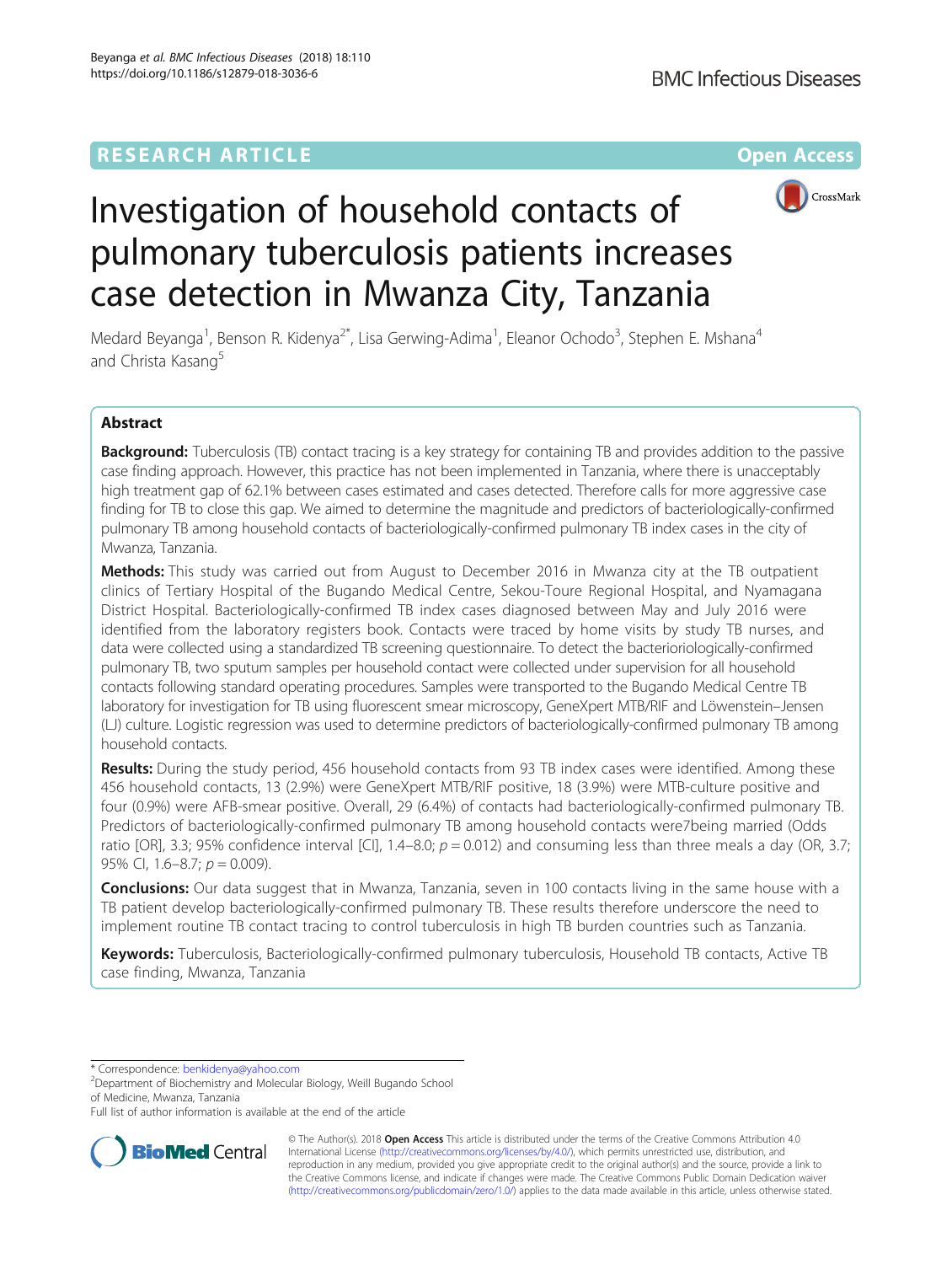## Background

Tuberculosis (TB) is a deadly disease primarily transmitted through airborne droplets, particularly in populations that share air with infected individuals [\[1](#page-6-0)]. In TB high-burden countries, the majority of cases are diagnosed when patients seek health care at health-care facilities ("passive case finding") [[2,](#page-6-0) [3\]](#page-6-0). Active screening of individuals in contact with TB-infected cases is a key component in containing the disease in low-incidence countries. However, this practice has not been implemented in most high-burden countries [[4\]](#page-6-0).

The 2016 World Health Organization report on TB ranked Tanzania among the 22 countries with the highest tuberculosis burden worldwide [[5\]](#page-6-0). To control TB, healthcare systems will need to detect more cases of TB at an earlier stage of the illness [\[6\]](#page-6-0). However, in 2016 WHO estimates high number of cases not reported and treated in high burden countries [[5\]](#page-6-0). In Tanzania, WHO estimates 164,000 people had TB disease, of these, only 62,180 (37.9%) cases were notified  $[5]$  $[5]$ . This demonstrates a huge treatment gap of 62.1% of all people with TB in Tanzania were not reported and treated in Tanzania. This treatment gap is unacceptably high and calls for more aggressive case finding for TB (household contacts via active case findings) to close this gap. Active case finding by TB contacts tracing provides a promising addition to the passive case finding approach [\[7](#page-6-0)], as it a very effective method of increasing case detection rates [[8\]](#page-6-0). However, this practice has not been implemented in Tanzania. A systematic review and meta-analysis of 41 studies showed that screening household contacts in middle- and low-income countries increased new case findings by  $4.5\%$  [\[1](#page-6-0)]. It is imperative to prioritize active case finding, as it leads to early diagnosis and shortens exposure of cases within the community  $[9-11]$  $[9-11]$  $[9-11]$  $[9-11]$  $[9-11]$ .

Analysis of studies has indicated that, where the national prevalence of TB reaches 100 cases per 100,000 people, the active case-finding technique detected one case among 100 tested individuals [[12](#page-6-0)]. Two studies in Tanzania showed having less education and living far from testing facilities to be factors associated with delayed case detection [[13,](#page-6-0) [14](#page-6-0)]. Studies in three countries in West Africa have shown that the host and environmental factors, predicting pulmonary TB were male sex, HIV infection, smoking, history of asthma, family history of TB, marital status, adult crowding, and renting the house [[15\]](#page-7-0). Studies outside Africa have shown the predictors of bacteriologically-confirmed pulmonary TB among household contacts include: male sex, low body weight, alcoholism, glucocorticoid therapy, and diabetes [[16\]](#page-7-0).

The WHO strongly recommends the practice of systematic screening of active TB household contact, people living with HIV, mining communities, workers exposed to silica, and imprisoned people. This practice is encouraged in general communities where prevalence is  $\geq 100$ per 100,000 people [[17\]](#page-7-0). Active case finding is important in diagnosing new TB cases, which offers the opportunity to treat infected patients at an earlier stage, before signs and symptoms develop, especially in HIV endemic areas as HIV fuels TB transmission [[18](#page-7-0)].

Therefore, this study aimed to determine bacteriologicallyconfirmed pulmonary TB among household contacts of bacteriologically-confirmed pulmonary TB index cases in the city of Mwanza, Tanzania. It also determined predictors of bacteriologically-confirmed pulmonary TB among household contacts. A systemic review and meta-analysis of 41 studies showed that screening household contacts increased new case findings by 4.5% [[1](#page-6-0)]. Therefore, we hypothesized that there is ≥5% of new bacteriologically-confirmed pulmonary TB cases among these index cases in the city of Mwanza.

#### Methods

From August to December 2016, a retrospective study was done on newly bacteriologically confirmed TB index cases between May and July 2016 at TB outpatient clinics at Bugando Medical Centre (BMC) Tertiary Hospital, Sekou-Toure Regional Hospital, and Nyamagana District Hospital in the city of Mwanza. A retrospective chart review from the laboratory registers book was done to identify new bacteriologically confirmed TB index cases. These index cases received home visits by the study TB nurses and household contacts were screened for TB using a standardized TB screening questionnaire.

Demographic information and address and phone numbers of the index cases were extracted from registry books. Before visits, a call was made to the index case to inform of the visit, arrange the day and suitable time, and discuss the possibility of meeting all house inhabitants. Calls were made using the telephone number extracted from the TB laboratory registers. The study team visited all cases who accepted.

Index case household contacts who were willing to participate were asked to sign giving their consent, and were requested to provide a spot sputum sample regardless of TB signs or symptoms. Those who provided a sample were left with a sputum container for depositing the morning specimen.

Special arrangements were made to accommodate contacts that were unavailable during the first visit. We optimized our effort to collect sputum samples from children by instructing and supervising them in producing sputum. Contacts with clinical signs, especially children who were unable to produce sputum, were referred to the nearby TB clinic and managed in accordance with the national TB guidelines.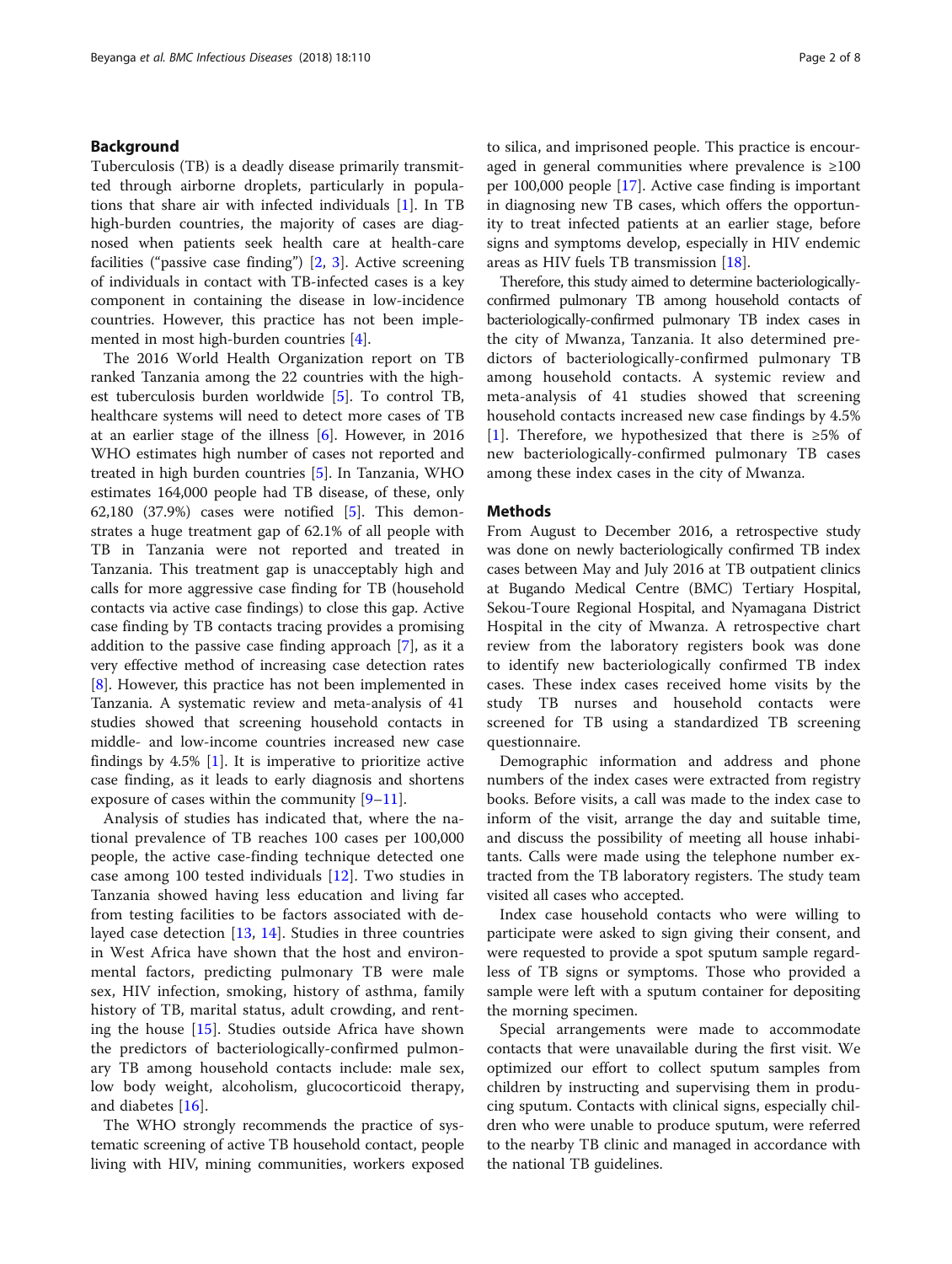The household contacts who were able to produce the sputum sample were enrolled into this study while those who were not able to produce sputum were excluded. The study did not collect and report data on those excluded based on refusal of participation, could not be reached, or could not produce sputum. At the time of home visits, the study TB nurses administered questionnaires to only those who provided spot sputum samples, to obtain the socio-demographic, baseline information, and predictors of bacteriologically-confirmed pulmonary TB. The predictors investigated were symptoms of pulmonary TB (cough, fever, weight loss, excessive night sweats and hemoptysis), current smoking, house size, distance to health facility, number of people living in the house and number of meals taken per day. Later, the house parameters were measured using a tape measure.

#### Study definitions

Bacteriologically-confirmed pulmonary TB was defined as the individual having at least one positive result from AFB smear, GeneXpert MTB/RIF (Cepheid, Sunnyvale, CA, USA) or LJ culture. We used a definition of a household contact as defined elsewhere but with a stringent criteria on time. In this context a household contact was defined as a person who had been in close and frequent contact by living in the same house with a TB index case for at least 3 days in between 3 weeks before diagnosis and 1 week after diagnosis and commencement of treatment [[19\]](#page-7-0).

#### Sample collection and laboratory analysis

Contacts were instructed and supervised to collect one spot sample and one morning sputum sample generated from a deep cough. The samples were analyzed by GeneXpert MTB/RIF. In cases where this was not sufficient, the second sample was used. Additionally, two culture slopes and two smears were made from each sample. We performed all three tests (GeneXpert MTB/ RIF, LJ culture and fluorescent smear microscopy) for all 456 contacts at BMC TB laboratory. Routine laboratory standard operating procedures were used to analyze the samples. Bacterial culture was performed using Löwenstein–Jensen (LJ) medium base. All standard operating procedures were validated using known samples and the validation reports were documented for traceability. Staff who analyzed samples were trained and assessed for competency to ensure procedures were properly followed. Equipment for analyzing samples was validated and maintained in accordance with the respective manufacturer's instructions. TB control strains were cultured against samples to control the culturing process.

#### Data management and statistical analysis

Laboratory personnel collected laboratory data, while a TB nurse collected clinical data about the symptoms for TB. All data generated from home visit and laboratory work were first collected in hard copy, except for GeneXpert MTB/RIF results, which were generated by the machine. Data were then double entered into Epi Data version 3.1 (The Epi Data Association, Odense, Denmark). Accessing of data was limited to authorized personnel and amendment of records was not allowed. The researcher maintained all participants' data in a securely locked cupboard. Information on participants' positive TB diagnoses was forwarded to the TB coordinator to assist with patient treatment.

Data were then imported into STATA 13 (Stata Corp LLC, College Station, TX, USA) for management and analysis. We reported the median with interquartile range (IQR) for continuous data and simple frequencies (numbers), and percentages (proportions) for categorical data. The main outcome was bacteriologically-confirmed pulmonary TB detected by contact tracing. The factors assessed were household contact's relationship with the TB index cases, TB symptoms, level of education, house size, smoking, age, sex, marital status, number of meals per day, number of family members, and distance to the nearest health center. We employed univariate followed by multivariate logistic regression models to determine factors associated with bacteriologically-confirmed pulmonary TB among contacts. Multivariate logistic regression was conducted on factors that were statistically significant in univariate regression. Odds ratio (OR) with its 95% confidence interval (CI) was computed.

#### Informed consent and ethical clearance

Study participants' consent was obtained after identification of TB-positive cases from a laboratory register in Mwanza. The participants were given clear explanation about the project and how they would participate, as well as the benefits. A consent form was signed upon agreement to participate. Consent forms were translated in the Swahili National language. For participants who were unable to read, their consent were witnessed by explaining the purpose of the study and its benefits. The study team clearly explained that participation into the study was absolutely voluntary and participants were allowed to leave the study at any time. For children below 18 years, informed consent was sought from parents or guardians as per Tanzania medical research regulations.

The study was approved by the ethics committees of both the Joint Catholic University of Health and Allied Science/Bugando Medical Centre (Mwanza, Tanzania) and Stellenbosch University (Cape Town, South Africa).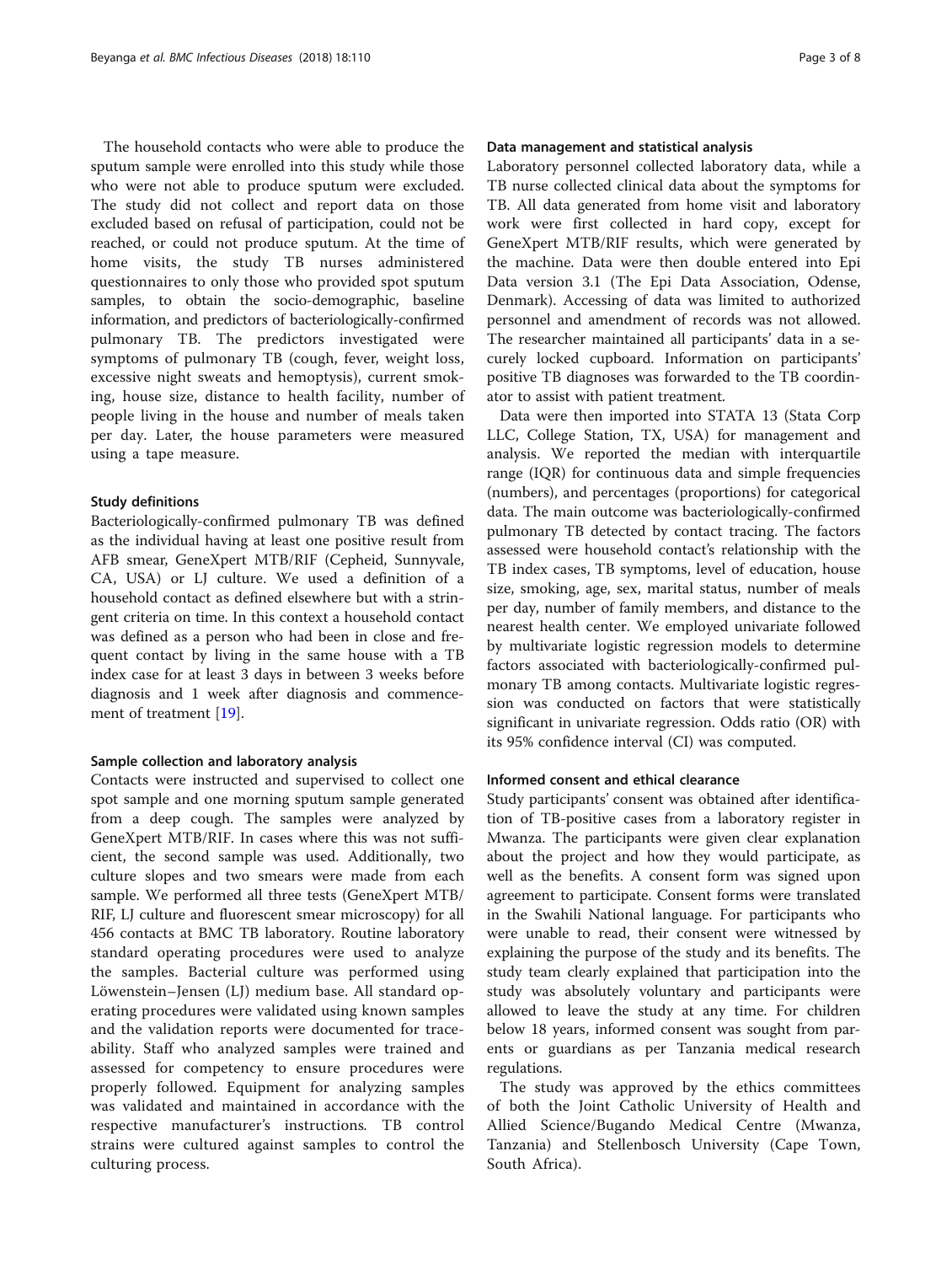Table 1 Characteristics of 456 household contacts in Mwanza, Tanzania

| Contacts character          | Number (n)     | Percent (%) |
|-----------------------------|----------------|-------------|
| Age in years                |                |             |
| < 5                         | 6              | 1.3         |
| $5 - 14$                    | 66             | 14.5        |
| $15 - 19$                   | 45             | 9.9         |
| $20 - 24$                   | 60             | 13.2        |
| $25 - 44$                   | 182            | 39.9        |
| $45 - 64$                   | 85             | 18.6        |
| > 65                        | 12             | 2.6         |
| Sex                         |                |             |
| Male                        | 196            | 43.0        |
| Female                      | 260            | 57.2        |
| Education level completed   |                |             |
| Illiterate                  | 76             | 16.7        |
| Primary                     | 285            | 62.5        |
| Secondary                   | 88             | 19.3        |
| Tertiary                    | $\overline{7}$ | 1.5         |
| Marital Status              |                |             |
| Married                     | 253            | 55.5        |
| Single <sup>a</sup>         | 203            | 44.5        |
| Family members              |                |             |
| < 5                         | 37             | 8.1         |
| $5 - 9$                     | 185            | 40.6        |
| $10 - 14$                   | 183            | 40.1        |
| $15 - 20$                   | 51             | 11.2        |
| Relationship                |                |             |
| Child                       | 79             | 17.3        |
| Siblings                    | 187            | 41.0        |
| Spouse                      | 24             | 5.3         |
| Uncle-Aunt                  | 24             | 5.3         |
| Parent                      | 112            | 24.6        |
| Grand parent                | 30             | 6.6         |
| Number of meals             |                |             |
| $<$ 3                       | 186            | 40.8        |
| $\geq$ 3                    | 270            | 59.2        |
| Distance to Health facility |                |             |
| $<$ 1 $Km$                  | 92             | 20.2        |
| 1-4.9 Km                    | 334            | 73.2        |
| 5-10 Km                     | 30             | 6.6         |
| Smoking                     |                |             |
| No                          | 436            | 95.6        |
| Yes                         | 20             | 4.4         |

| Contacts character | Number (n) | Percent (%) |
|--------------------|------------|-------------|
| Cough              |            |             |
| No                 | 16         | 3.5         |
| Yes                | 440        | 96.5        |
| Fever              |            |             |
| No                 | 342        | 75.0        |
| Yes                | 114        | 25.0        |
| Cough blood        |            |             |
| No                 | 445        | 97.6        |
| Yes                | 11         | 2.4         |
| Weight loss        |            |             |
| No                 | 417        | 9.5         |
| Yes                | 39         | 8.6         |
| Night sweat        |            |             |
| No                 | 299        | 65.6        |
| Yes                | 157        | 34.4        |

<sup>a</sup>Widowed and divorced were handled as single

## Referral of contacts with bacteriologically-confirmed pulmonary TB

Identified TB-positive contacts from any of our testing methods were referred to the nearby TB clinic receive free TB treatment. Contacts especially children who were not able to produce sputum but had presented with signs and symptoms of TB were referred to nearby TB clinic for further investigations.

#### Results

#### Description of participant characteristics

Between May and July, a total of 93 TB index cases were identified from laboratory registers. Upon following of these cases, 456 household contacts met eligibility criteria and were enrolled into the study. The median age for the household contacts was 22 (IQR, 15–37) years. A slight majority of participants were female 57.0% (260/ 456), and 55.5% (253/456) were married. The most common contact relationships with cases were siblings at 41% (187/456), followed by parents at 24.6% (112/456). More than half of the contacts, 59.2% (270/456), reported they had three or more meals a day. There were 4.4% (20/456) household contacts who were habitual smokers (Table 1).

Among the 456 household contacts, 13 (2.9%) were positive for GeneXpert MTB/RIF, 18 (3.9%) were M.tbculture positive and and four (0.9%) were AFB-smear positive. Four were positive for all three tests. Six were only positive for both GeneXpert MTB/RIF and culture. Seven contacts only GeneXpert MTB/RIF positive, whereas 12 were only positive for the culture. None were

| <b>Table 1</b> Characteristics of 456 household contacts in Mwanza, |  |  |
|---------------------------------------------------------------------|--|--|
| Tanzania <i>(Continued)</i>                                         |  |  |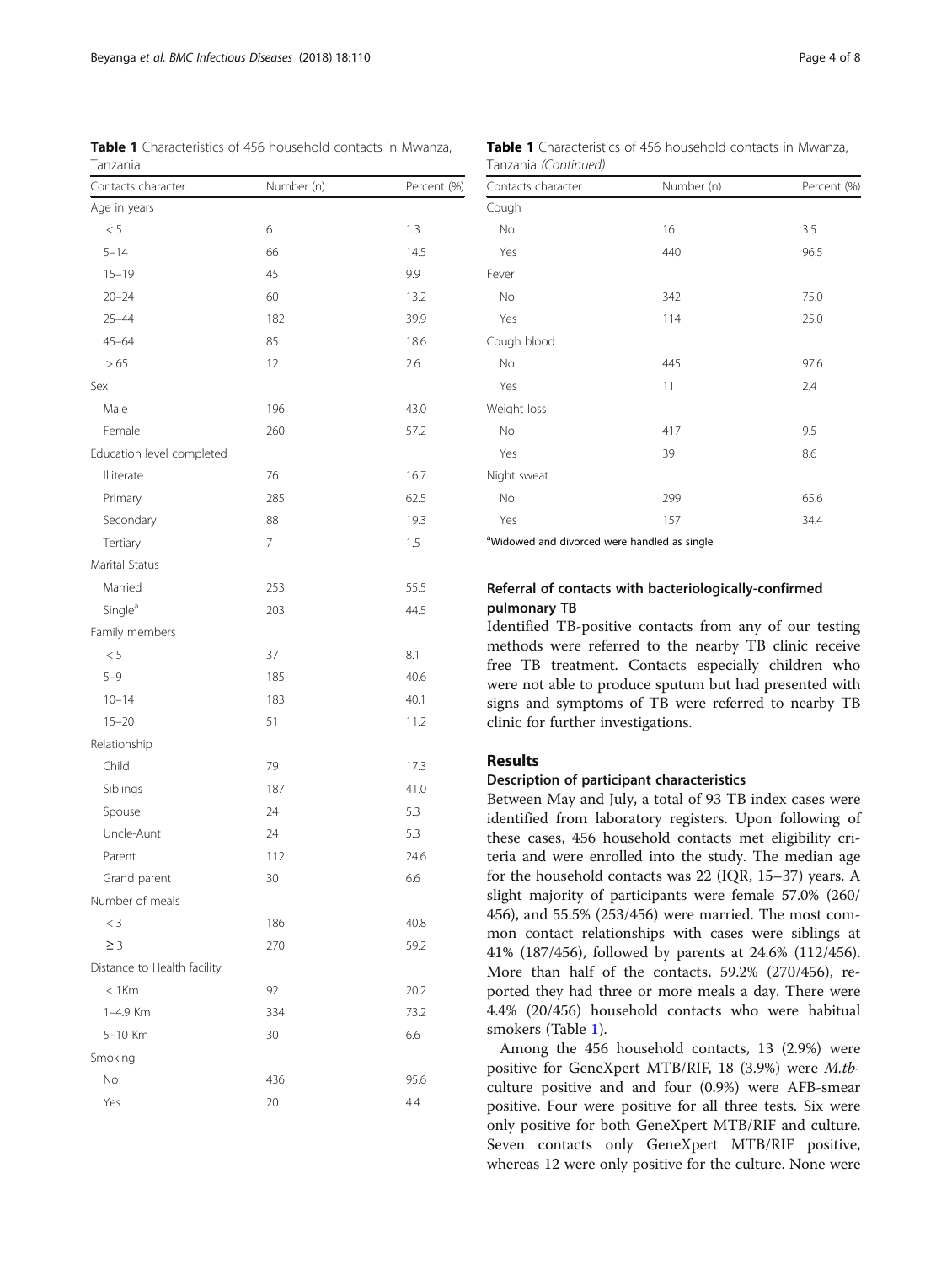positive for only the smear, smear and culture, and smear and GeneXpert MTB/RIF. There were 10 (2.1%) samples that had invalid results on GeneXpert MTB/RIF and 16 (3.5%) contaminated in the culture. Overall, 29 (6.4%) were bacteriologically diagnosed TB cases (Fig. 1).

## Predictors of bacteriologically-confirmed pulmonary TB among household contacts

Following multivariate logistic regression analysis, the independent predictors of bacteriologically-confirmed pulmonary TB among household contacts were: being married (OR, 3.3; 95% CI, 1.4–8.0;  $p = 0.012$ ) and consuming less than three meals a day (OR, 3.7; 95% CI, 1.6–8.7;  $p = 0.009$ ). (Table [2\)](#page-5-0).

## **Discussion**

Using active case finding among household contacts of bacteriologically-confirmed adult pulmonary TB cases, we found that 6.4% of household contacts who produced a sputum sample also had bacteriologically confirmed pulmonary TB in Mwanza, Tanzania. These results mean the active case-finding technique provides an increased TB detection rate about 20 times higher than the 306 per 100,000 people detection rate achieved by passive diagnosis [\[5](#page-6-0)].

Our results provided a high yield compared with Uganda, which was 3.5% [\[9](#page-6-0)], and 4.5% from a systematic

review involving 41 case-finding studies that was conducted to synthesize evidence of implementing active case finding as an effective approach for raising the TBdetection rate  $[1]$  $[1]$ . The results from the present study were consistent with active case findings in urban slums in southeastern Nigeria, which reported 6.4% of TB cases undiagnosed [\[20\]](#page-7-0). Our results therefore reinforce the WHO recommendation to implement TB casefinding targeting areas at high risk of TB (e.g., mines and prisons).

Our results found a statistically significant association between bacteriologically-confirmed pulmonary TB and taking less than three per day. This could be explained by the fact that people with good nutrition had improved immunity [[21,](#page-7-0) [22](#page-7-0)]. Nutrition plays a major role in the management of both acute and chronic diseases, in terms of body's response to the pathogenic organism [[21](#page-7-0)–[23\]](#page-7-0). An array of nutrients like macro- and micro-nutrients (vitamins, minerals, and trace elements) are associated with boosting the host's immune responses against intracellular pathogens including Mycobacterium tuberculosis [\[23](#page-7-0)]. These nutrients have an immuno-modulatory effects in controlling the infection and inflammation process. Hence nutritional deficiency of any form may greatly increases an individual's susceptibility to progression of infection to disease [\[23](#page-7-0)].

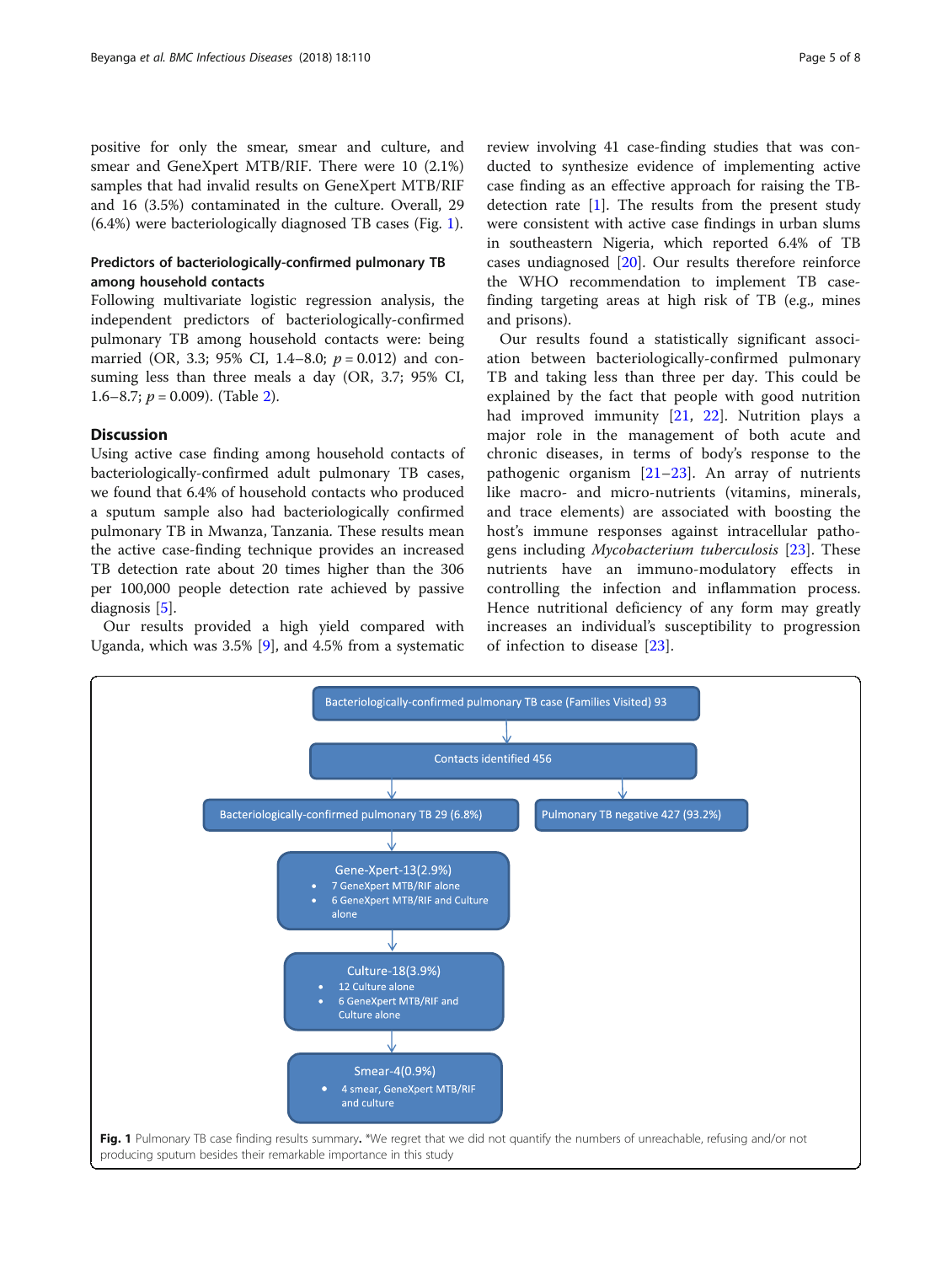Distance to health facility

<span id="page-5-0"></span>

| Contact characteristics              | Tuberculosis |            | Univariate          |            |                  | Multivariate |  |
|--------------------------------------|--------------|------------|---------------------|------------|------------------|--------------|--|
|                                      | Yes n (%)    | No n (%)   | OR [95% CI]         | $p$ -value | OR [95% CI]      | $p$ -value   |  |
| Age in years                         |              |            |                     |            |                  |              |  |
| < 5                                  | 1(16.7)      | 5(83.3)    | 1.0                 |            |                  |              |  |
| $5 - 14$                             | 3(4.6)       | 63 95.4)   | $0.2$ [0.02 - 2.7]  | 0.249      |                  |              |  |
| $15 - 19$                            | 2(4.4)       | 43 (95.6)  | $0.2$ [0.02 - 3.0]  | 0.269      |                  |              |  |
| $20 - 24$                            | 6(10.0)      | 54 (90.0)  | $0.6$ [0.06 - 5.6]  | 0.617      |                  |              |  |
| $25 - 44$                            | 10(5.5)      | 172 (94.5) | $0.3$ [0.03 - 2.7]  | 0.280      |                  |              |  |
| $45 - 64$                            | 7(8.2)       | 78 (91.8)  | $0.4$ [0.05 - 4.4]  | 0.491      |                  |              |  |
| > 65                                 | 0(0.0)       | 12 (100.0) |                     |            |                  |              |  |
| Sex                                  |              |            |                     |            |                  |              |  |
| Male                                 | 20(7.7)      | 240 (92.3) | 1.0                 |            |                  |              |  |
| Female                               | 9(4.6)       | 187 (95.4) | $0.6$ $[0.3 - 1.3]$ | 0.184      |                  |              |  |
| Education                            |              |            |                     |            |                  |              |  |
| Illiterate                           | 7(9.2)       | 69 (90.8)  | $1.0\,$             |            |                  |              |  |
| Primary                              | 18(6.3)      | 267 (93.7) | $0.7$ $[0.3 - 1.7]$ | 0.380      |                  |              |  |
| Secondary/Tertiary                   | 4(4.2)       | 91 (95.8)  | $0.4$ [0.1 - 1.5]   | 0.196      |                  |              |  |
| Marital Status                       |              |            |                     |            |                  |              |  |
| Single                               | 7(3.5)       | 196 (96.6) | 1.0                 |            |                  |              |  |
| Married                              | 22 (8.7)     | 231 (91.3) | $3.3$ [1.1 - 6.4]   | 0.027      | $3.3[1.4 - 8.0]$ | 0.012        |  |
| Relationship                         |              |            |                     |            |                  |              |  |
| Child                                | 7(8.9)       | 72 (91.1)  | 1.0                 |            |                  |              |  |
| Siblings                             | 10(5.3)      | 177 (94.7) | $0.6$ [0.2 - 1.6]   | 0.289      |                  |              |  |
| Spouse                               | 2(8.3)       | 22 (91.7)  | $0.9$ $[0.2 - 4.9]$ | 0.936      |                  |              |  |
| Uncle-Aunt                           | 1(4.2)       | 23 (95.8)  | $0.4$ [0.1 - 3.8]   | 0.463      |                  |              |  |
| Parent/Grand parent                  | 9(6.3)       | 133 (93.7) | $0.7$ $[0.3 - 2.0]$ | 0.490      |                  |              |  |
| Number of people per 5 square metres |              |            |                     |            |                  |              |  |
| < 5                                  | 4(10.8)      | 33 (89.2)  | 1.0                 |            |                  |              |  |
| $5 - 9$                              | 14(7.6)      | 171 (92.4) | $0.7$ [0.2 - 2.2]   | 0.512      |                  |              |  |
| $10 - 14$                            | 10(5.5)      | 173 (94.5) | $0.5$ [0.1 - 1.6]   | 0.233      |                  |              |  |
| $15 - 20$                            | 1(2.0)       | 50 (98.2)  | $0.2$ [0.02 - 1.5]  | 0.114      |                  |              |  |
| Number of meals per day              |              |            |                     |            |                  |              |  |
| > 3 meals                            | 12(4.5)      | 258 (96.5) | 1.0                 |            |                  |              |  |

 $\leq$  3 meals 17 (9.1) 169 (90.9) 2.1 [1.1 – 4.60] 0.048 3.7 [1.6 – 8.7] 0.009

1–4.9 Km 23 (6.9) 311 (93.1) 2.2 [0.6 – 7.5] 0.209 - -

The majority of contacts with bacteriologicallyconfirmed pulmonary TB were married. This high proportion may be due to the fact that married people share a bedroom with their spouses, and are in closer contact with other people as well such as their children, friends, etc. than a single person. Thus, perhaps that closer contact to spouse, and to children, friends, etc., predisposes

 $< 1$  Km  $< 3$  (3.3) 89 (96.7) 1.0

5–10 Km 3 (10.0) 27 (90.0) 3.2 [0.6 – 17.3] 0.158 - -

them to an infectious contact than any other person in the house [[24](#page-7-0)].

We anticipated the number of people staying in houses per square meter of floor space (crowding), relationship of contacts with TB cases, and education level could be associated with TB among household contacts. Our results on risk factors differed from in a multicenter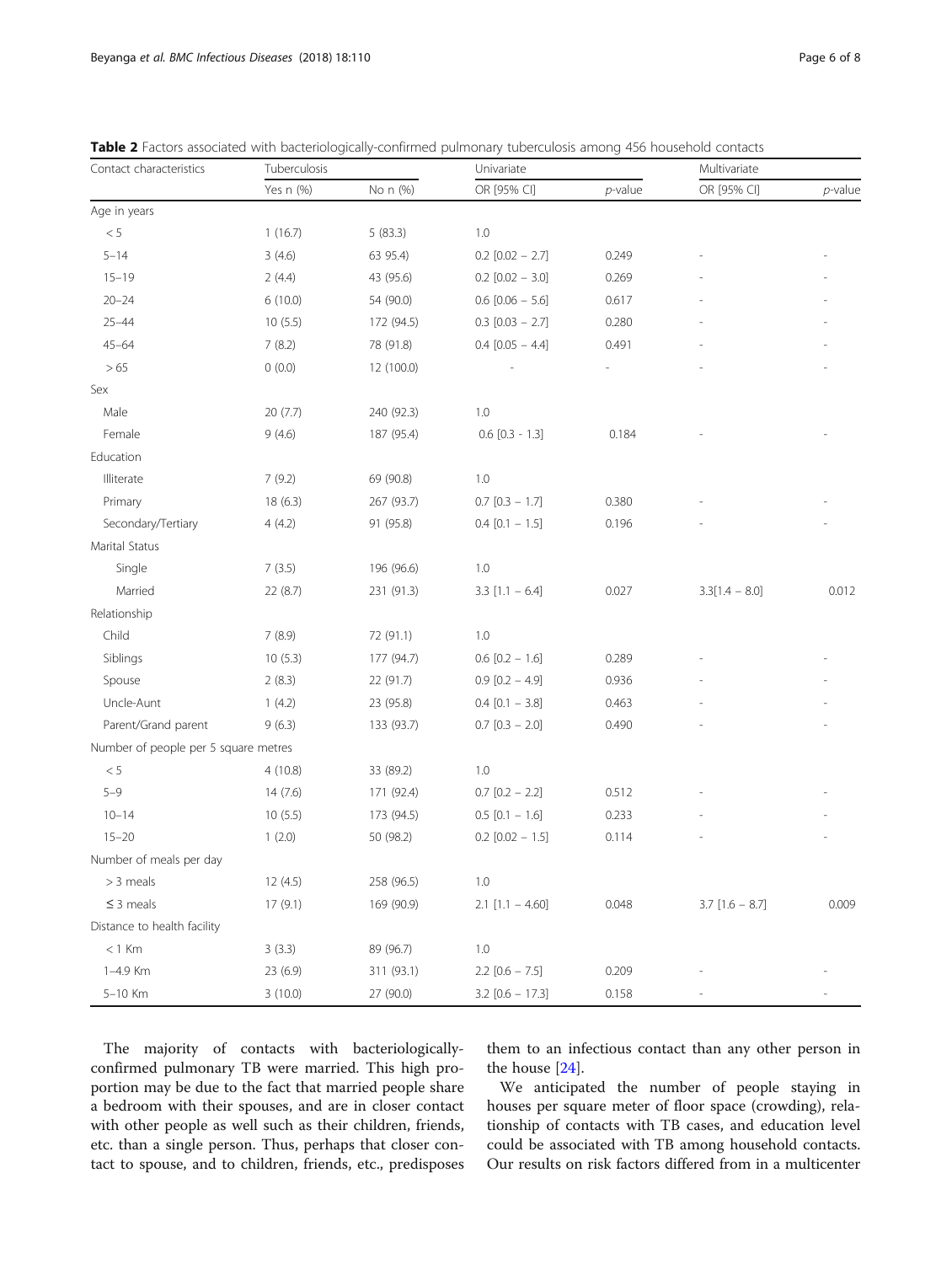<span id="page-6-0"></span>study done in West Africa that looked at risk factors for TB; that study found an association between adult crowding and renting of houses [[15](#page-7-0)]. Our results show no statistically significant association between the mentioned factors.

The limitations to this study were we did not follow up house-hold contacts for some times and did not induce sputum to those unable to produce it especially children and also did not diagnose clinical pulmonary tuberculosis and extra-pulmonary TB. If these could be done the yield of active case finding could be higher. There could the possibility of bias in contact tracing and confounding, and the therefore the sample size could not be the representative for the city of Mwanza. Examining HIV was outside the scope of this study, but remains critically important for any intervention targeting TB.

### Conclusions

Our data suggest that seven in 100 TB household contacts had bacteriologically-confirmed pulmonary TB. This figure underscores the need for implementation of routine contact tracing to control TB in developing countries. Further studies with follow up component are warranted on clinical tuberculosis, sputum induction, especially on children and those who can not produce sputum. Furthermore, based on this association, programs targeting diet should be integrated into TB services.

#### Abbreviations

HIV: Human Immunodeficiency Virus; LJ: Löwenstein–Jensen; MTB/ RIF: Mycobacterium tuberculosis/Rifampicin; TB: Tuberculosis; WHO: World Health Organization

#### Acknowledgements

The authors would like to acknowledge the technical support provided by the members the tuberculosis laboratories of Bugando Medical Centre, Sekou-Toure Regional Hospital and Nyamagana District Hospital.

#### Funding

This study was funded by Medical Mission Institute, Wuerzburg, Germany as the part of sponsorship for Masters of Sciencedegree in Clinical Epidemiology awarded by Stellenbosch University, Cape Town, South Africa.

#### Availability of data and materials

The data and materials can be obtained on request from the authors.

#### Authors' contributions

Conceived and designed the study: MB EO SEM CK. Contributed reagents/ materials/analysis tools: MB BRK CK. Collected the data: MB BRK. Analyzed the data: MB BRK SEM. Wrote the manuscript: MB. Edited and reviewed critically the manuscript: MB BRK LGA EO SEM CK. All authors read and approved the final manuscript.

#### Ethics approval and consent to participate

All study participants were clearly informed on the aims and benefits of the study as well as the procedures involved before being enrolled into the study. Written informed consent was obtained before sample collection for adults and for children, their parents or guardian signed the written consent form on their behalf. The study was approved by the Joint Bugando Medical Centre and Catholic University of Health and Allied Sciences Ethical Committee in Mwanza, Tanzania as well as approved by the Ethical Committee Stellenbosch University in Capetown, South Africa.

#### Consent for publication

Not applicable.

#### Competing interests

We declare that we have no competing interest to report.

#### Publisher's Note

Springer Nature remains neutral with regard to jurisdictional claims in published maps and institutional affiliations.

#### Author details

<sup>1</sup>Bugando Medical Centre, Department of Clinical Laboratory Services, Mwanza, Tanzania. <sup>2</sup> Department of Biochemistry and Molecular Biology, Weill Bugando School of Medicine, Mwanza, Tanzania. <sup>3</sup>Centre for Evidence-based Health Care, Stellenbosch University Cape Town, Cape Town, South Africa. 4 Department of Microbiology, Weill Bugando School of Medicine, Mwanza, Tanzania. <sup>5</sup> Medical Mission Institute, Wuerzburg, Germany.

#### Received: 26 May 2017 Accepted: 1 March 2018 Published online: 06 March 2018

#### References

- 1. Morrison J, Pai M, Hopewell PC. Tuberculosis and latent tuberculosis infection in close contacts of people with pulmonary tuberculosis in lowincome and middle-income countries: a systematic review and metaanalysis. Lancet Infect Dis. 2008;8(6):359–68.
- 2. Fox GJ, Dobler CC, Marks GB. Active case finding in contacts of people with tuberculosis. Cochrane Database Syst Rev. 2011;(9). [https://doi.org/10.1002/](https://doi.org/10.1002/14651858) [14651858](https://doi.org/10.1002/14651858).
- 3. Senkoro M, Hinderaker S, Mfinanga S, Range N, Kamara D, Egwaga S, van Leth F. Health care-seeking behaviour among people with cough in Tanzania: findings from a tuberculosis prevalence survey. Int J Tuberc Lung Dis. 2015;19(6):640–6.
- 4. Ntinginya E, Squire S, Millington K, Mtafya B, Saathoff E, Heinrich N, Rojas-Ponce G, Kowuor D, Maboko L, Reither K. Performance of the Xpert® MTB/ RIF assay in an active case-finding strategy: a pilot study from Tanzania [short communication]. Int J Tuberc Lung Dis. 2012;16(11):1468–70.
- 5. World Health Organization: Global tuberculosis report. 2016. Geneva, Switzerland. [http://www.who.int/tb/publications/global\\_report/en/](http://www.who.int/tb/publications/global_report/en/). Accessed 10 Jan 2017.
- 6. Ministry of Health, Community Development, Gender, Elderly and Children: First National Tuberculosis Prevalence Survey in the United Republic of Tanzania-Final report 2015, Dar es Salaam, Tanzania [http://ihi.eprints.org/](http://www.ihi.eprints.org/3361/1/PST_final_report_Sept_2013.pdf) [3361/1/PST\\_final\\_report\\_Sept\\_2013.pdf](http://www.ihi.eprints.org/3361/1/PST_final_report_Sept_2013.pdf) Accessed 11 Jan 2017.
- 7. Begun M, Newall AT, Marks GB, Wood JG. Contact tracing of tuberculosis: a systematic review of transmission Modelling studies. PLoS One. 2013;8(9): e72470. <https://doi.org/10.1371/journal.pone.0072470>.
- 8. Behr MA, Hopewell PC, Paz EA, Kawamura LM, Schecter GF, et al. Predictive value of contact investigation for identifying recent transmission of mycobacterium tuberculosis. Am J Respir Crit Care Med. 1998;158:465–9.
- 9. Sekandi J, Neuhauser D, Smyth K, Whalen C. Active case finding of undetected tuberculosis among chronic coughers in a slum setting in Kampala, Uganda. Int J Tuberc Lung Dis. 2009;13(4):508–13.
- 10. van't Hoog AH, Laserson KF, Githui WA, Meme HK, Agaya JA, Odeny LO, Muchiri BG, Marston BJ, DeCock KM, Borgdorff MW. High prevalence of pulmonary tuberculosis and inadequate case finding in rural western Kenya. Am J Respir Crit Care Med. 2011;183(9):1245–53.
- 11. Wood R, Middelkoop K, Myer L, Grant AD, Whitelaw A, Lawn SD, Kaplan G, Huebner R, McIntyre J, Bekker L-G. Undiagnosed tuberculosis in a community with high HIV prevalence: implications for tuberculosis control. Am J Respir Crit Care Med. 2007;175(1):87–93.
- 12. Kranzer K, Houben RM, Glynn JR, Bekker L-G, Wood R, Lawn SD. Yield of HIV-associated tuberculosis during intensified case finding in resourcelimited settings: a systematic review and meta-analysis. Lancet Infect Dis. 2010;10(2):93–102.
- 13. Wandwalo E, Mørkve O. Delay in tuberculosis case-finding and treatment in Mwanza, Tanzania. Int J Tuberc Lung Dis. 2000;4(2):133–8.
- 14. Ngadaya ES, Mfinanga GS, Wandwalo ER, Morkve O. Delay in tuberculosis case detection in Pwani region, Tanzania. A cross sectional study. BMC Health Serv Res. 2009;9(1):196.